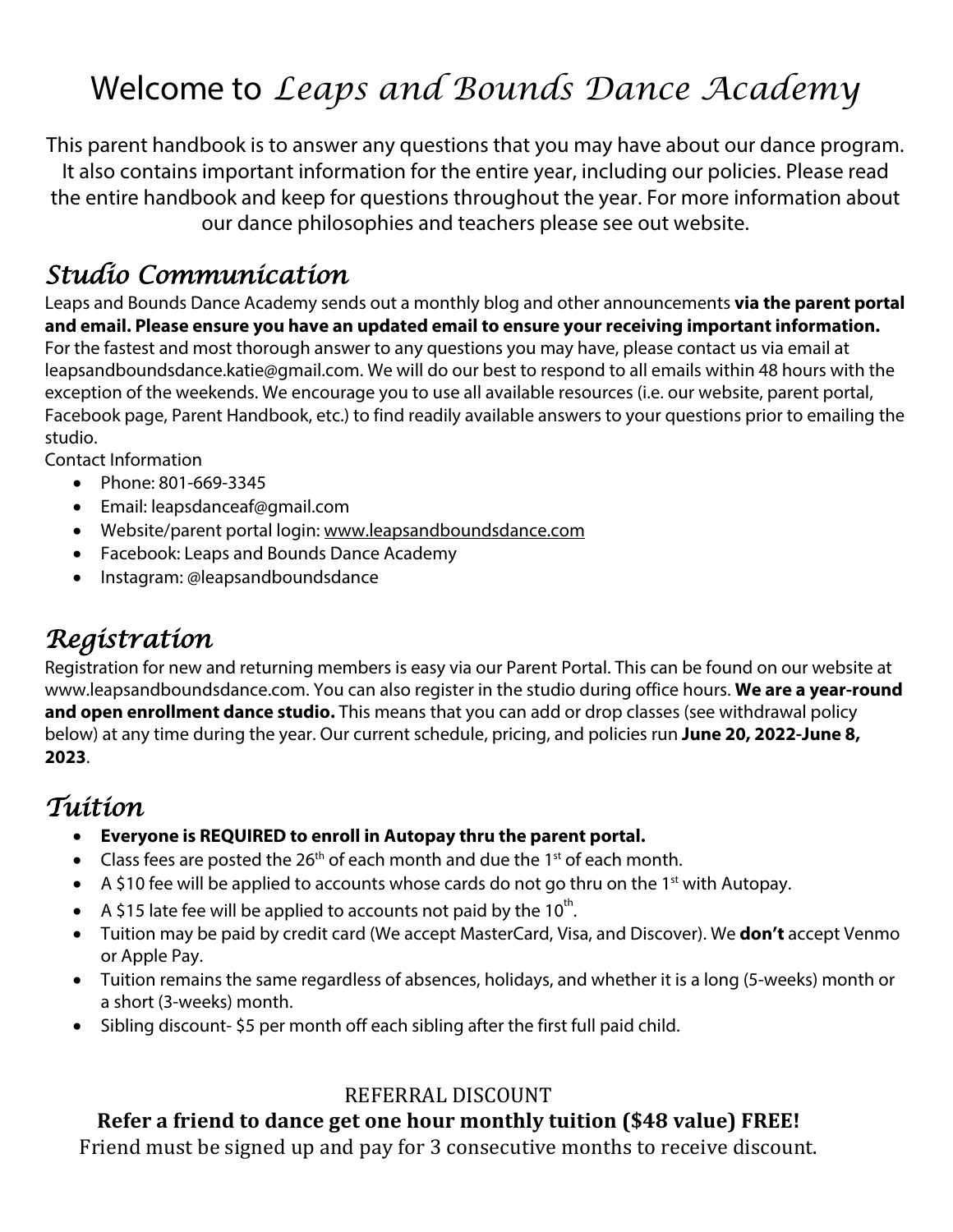# *Withdrawal*

**If you do need to drop a class at any time during the year, you will need to fill out a drop form by the 25th BEFORE the month you wish to drop.** These can be picked up at the front desk or requested digitally by emailing us. Not showing up for classes, does not constitute a withdrawal from class. Class must be dropped by the 25th of the month otherwise full month tuition will be charged. You will continue to be charged for tuition until the drop form has been completed.

## *Studio Closed Dates*

We **loosely** follow the Alpine School District for holidays. Please see below: July 4: Independence Day July 25: Pioneer Day September 5: Labor Day October 10-15: Fall Break (full week) October 31: Halloween November 21-26: Thanksgiving Break (full week) December 19- December 31: Christmas Break (two full weeks) January 16: Martin Luther King Day February 20: President's Day April 3-8: Spring Break May 29: Memorial Day

#### **\*We DO NOT take off for teacher work days!**

### *Studio Important Dates*

- Dance with your Dancer Week- December 5-10
	- o We invite you to come and take class with your dancer! Come see what they do each week and see if you could do it yourself.
	- o "Tuition" will be cans of food or toilet paper to be donated to our local Tabitha's Way

# *Annual Recital: June 5 and 6, 2023*

We will hold our annual dance recital at the Valentine Theater in American Fork. The Recital shows classes and dates have already been predetermined for the year. Please make sure if you would like your children in the same show to sign up for the classes accordingly. A copy of the schedule and recital shows is available in the office or on our website. Participation is optional. A letter of non-participation will need to be turned into the office by February 23<sup>rd</sup>. Each family with receive an information packet the first week of May. We ask that you the read the information completely and thoroughly as we will not readdress subjects covered.

# *Annual Recital Performance Fees and Costumes*

Fees for participation in the recital are listed below. All classes except for Pointe Pre, Toddler & Me, Age 3-5 Acro, and Acro Basics will participate in our annual recital. Measurements will be taken the first week of March for those participating. All measurements will be adjusted to account for growth before your student receives the costume. Costumes will be sent home throughout the month of May. We will not send home costumes until all fees have been paid. **All costume fees are non-transferable or refundable.** 

- Annual Recital Performance Fee: \$30 per family
	- o Due March 1, non-transferable and non-refundable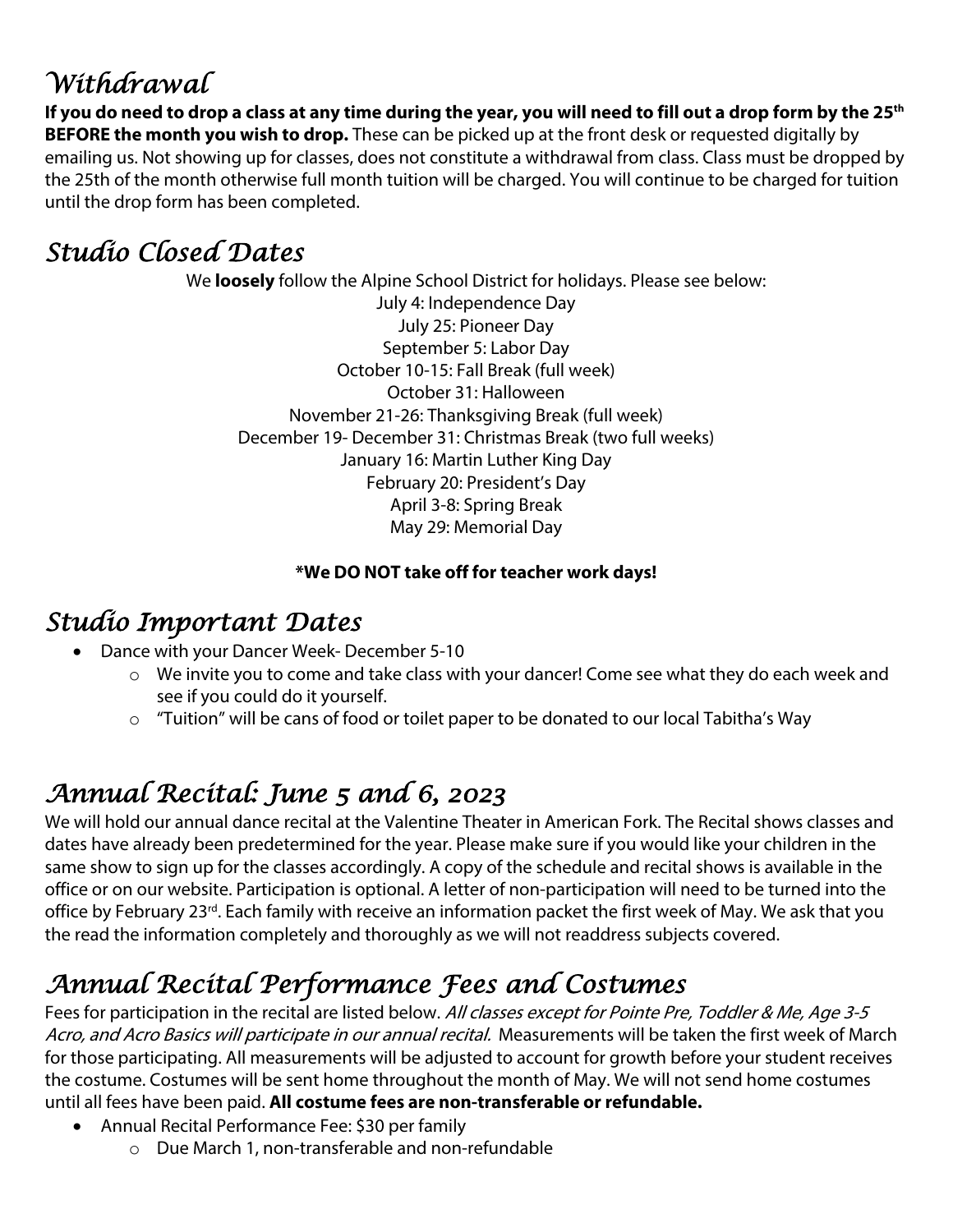- o Allows us to rent venue and other costs associated with putting on recital
- $\circ$  Admission into shows is free and each family will receive 4 tickets. Additional tickets will be first come first serve through the office. This is required to avoid overbooking.
- Costume for Annual Recital:
	- o Age 3 Classes thru Age 8-10 Classes- \$50
	- o Age 9-11 Classes thru Age 15-18 Classes- \$60
	- o Non- transferable and non-refundable deposit of \$25 due April 1
	- o Final payment of \$25 or \$35 due May 1
	- o Costume will be yours to keep!

### *Class Attendance and Make-ups*

- Class Attendance
	- o Good attendance is imperative, as absences and tardiness can hold back an entire class.
	- o Students should be prompt and prepared for class.
	- o Please have students use the bathroom before class.
	- $\circ$  Water breaks will be given during class, please leave water bottles in lobby.
	- o No refunds will be given for missed classes.
- Make-up Classes
	- o Each dancer will be allowed one make-up per month.
	- o Make up class must be done within one month of absence. If dancer tries to attend makeup class after one-month period you will be charged for class.
- Weather Related Closures
	- o Occasionally classes will be cancelled due to the weather. If this happens classes will either be rescheduled for another day or child may due a make-up class.
	- $\circ$  Closures will be announced through the parent portal and email.
	- o No refunds will be given for weather related closures.

### *Class Dancewear and Hair*

- Proper dancewear is required for all classes. Students must wear comfortable form fitting dance attire to display proper body alignment and allow for easy movement.
	- o Combo- Any types of form-fitting appropriate dance wear such as jazz pants, biker shorts, leotards, tank top and form- fitting t-shirt. Plus proper shoes for each type of style (ballet- ballet shoes, tap- tap shoes, hip hop- tennis shoes, jazz- foot undies or ballet shoes).
	- o Ballet Leotard, tights and pink ballet shoes. No skirts, wraps, shorts over tights, dance pants, or tutus are allowed for leveled ballet classes.
	- o Tap Any types of form-fitting appropriate dance wear such as jazz pants, biker shorts, leotards, tank top or form- fitting t-shirt, and tap shoes.
	- o Jazz Any type of form-fitting appropriate dance wear such as jazz pants, biker shorts, leotards, tank tops or form- fitting t-shirt, and gore boots or foot undies.
	- o Hip Hop Any type of form-fitting appropriate dance wear such as jazz pants, biker shorts, leotards, tank tops or form- fitting t-shirt, and clean tennis shoes.
	- o Modern- Any type of form-fitting appropriate dance wear such as jazz pants, biker shorts, leotards, tank tops or form- fitting t-shirt, and bare feet.
- No baggy t-shirts, baggy shorts, blue jeans, no jewelry or other inappropriate attire will be allowed.
- Hair should always be securely pulled away from the face.
	- o Ballet- Bun
	- o Tap, Jazz, Modern, Hip Hop- Ponytail